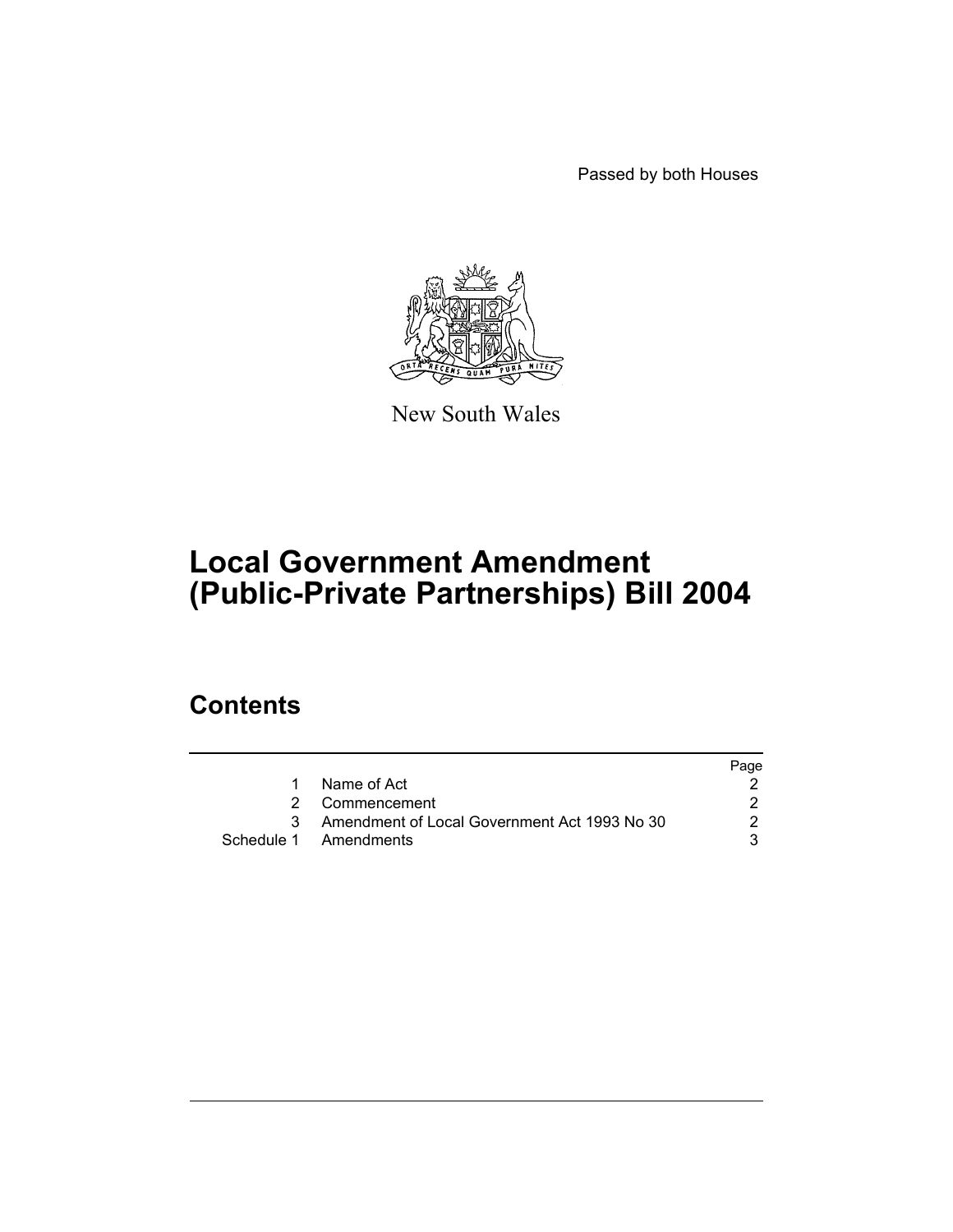*I certify that this PUBLIC BILL, which originated in the LEGISLATIVE ASSEMBLY, has finally passed the LEGISLATIVE COUNCIL and the LEGISLATIVE ASSEMBLY of NEW SOUTH WALES.*

> *Clerk of the Legislative Assembly. Legislative Assembly, Sydney, , 2004*



New South Wales

# **Local Government Amendment (Public-Private Partnerships) Bill 2004**

Act No , 2004

An Act to amend the *Local Government Act 1993* in relation to the participation of councils in public-private partnerships; and for other purposes.

*I have examined this Bill, and find it to correspond in all respects with the Bill as finally passed by both Houses.*

*Chairman of Committees of the Legislative Assembly.*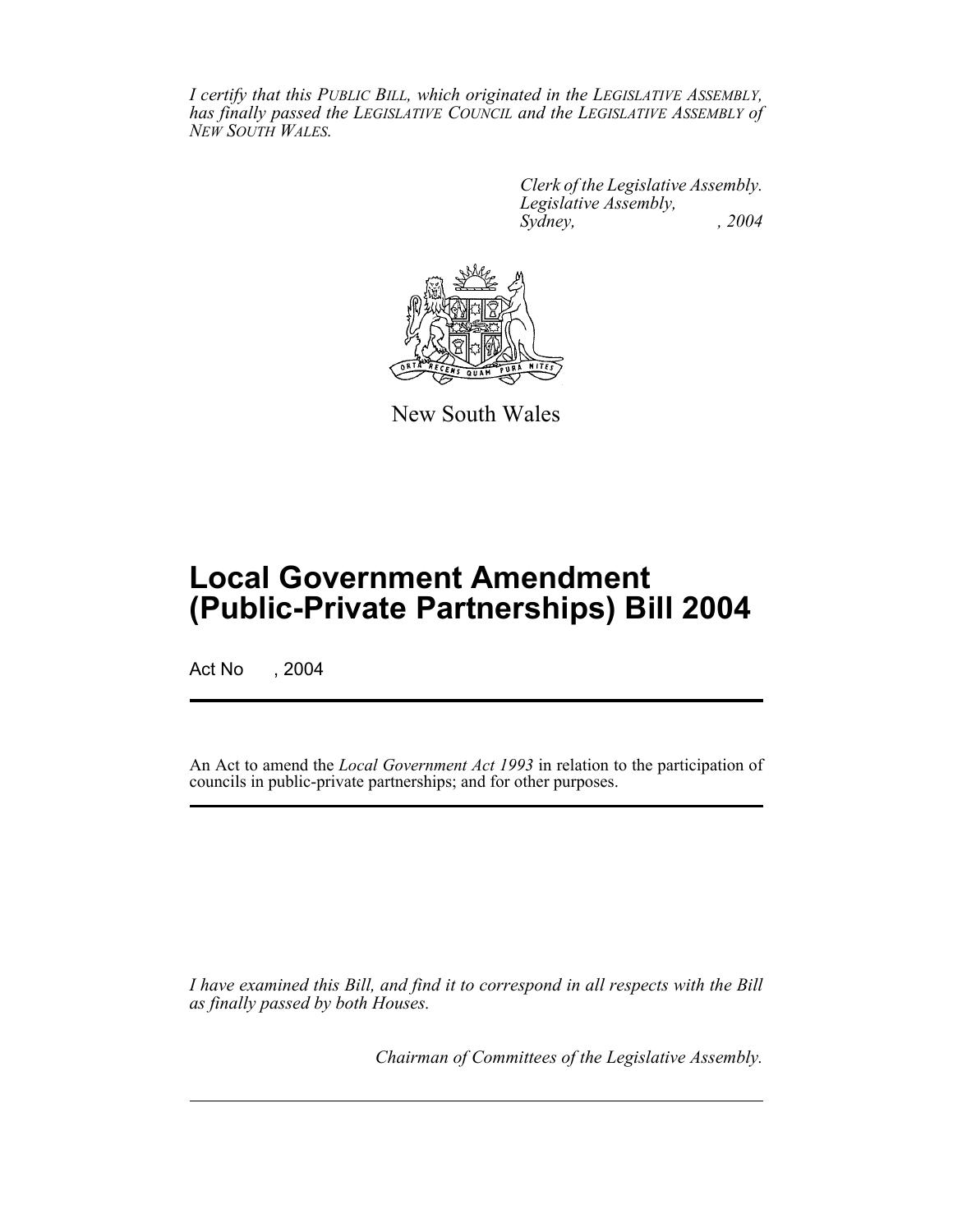# **The Legislature of New South Wales enacts:**

### **1 Name of Act**

This Act is the *Local Government Amendment (Public-Private Partnerships) Act 2004*.

#### **2 Commencement**

This Act commences on a day or days to be appointed by proclamation.

#### **3 Amendment of Local Government Act 1993 No 30**

The *Local Government Act 1993* is amended as set out in Schedule 1.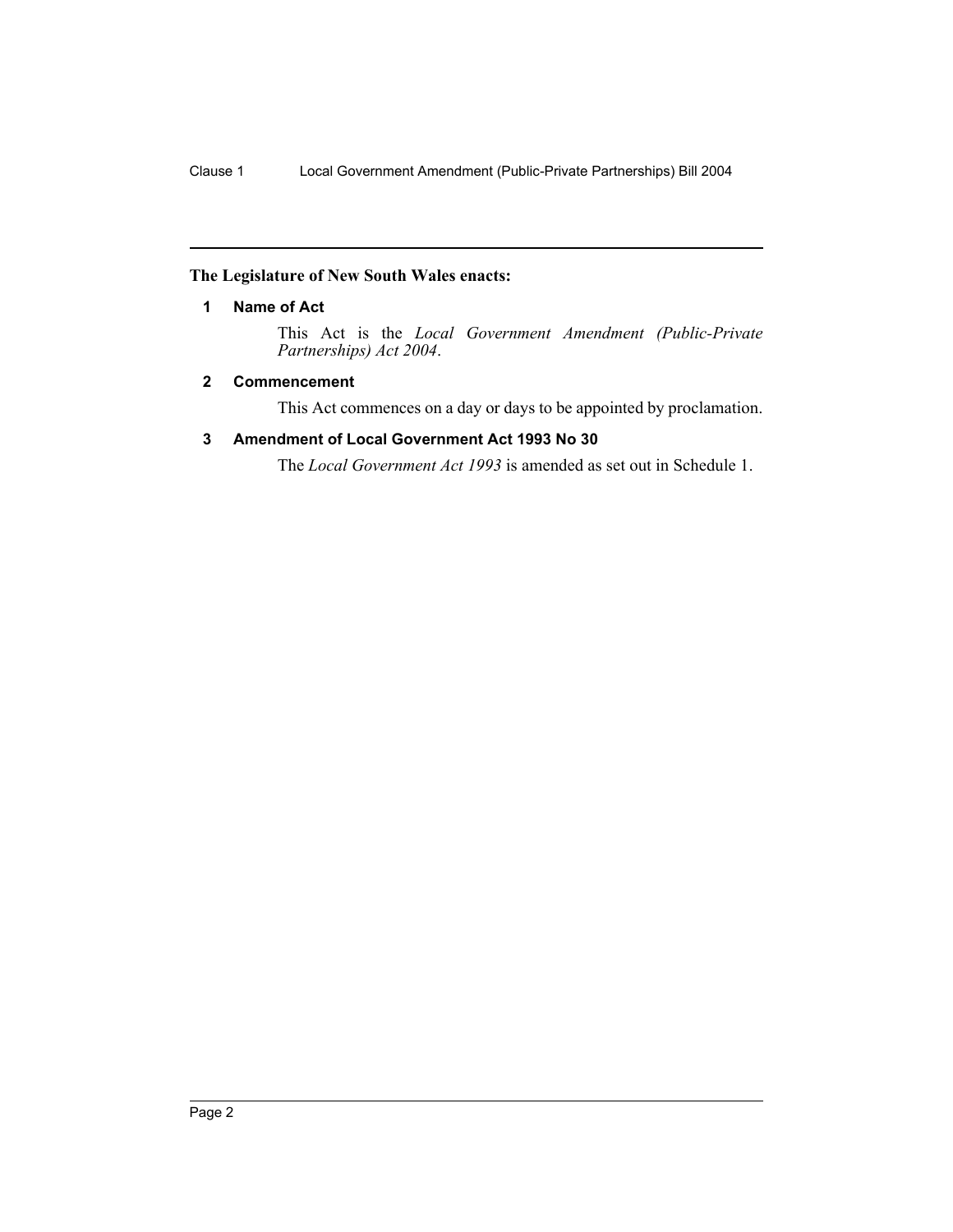Amendments **Schedule 1** and the set of the set of the set of the set of the set of the set of the set of the set of the set of the set of the set of the set of the set of the set of the set of the set of the set of the set

# **Schedule 1 Amendments**

(Section 3)

# **[1] Section 55 What are the requirements for tendering?**

Insert after section 55 (1) (h):

(h1) a contract for the formation of a public-private partnership,

# **[2] Section 55 (5)–(7)**

Insert after section 55 (4):

- (5) Subject to the regulations, a council must comply with the requirements of this section even though the contract concerned involves something being done to or by an entity that the council has formed or participated in forming.
- (6) However, if the entity concerned is a public-private partnership, subsection (5) has effect only to the extent that the contract is not part of a project that has been assessed or reviewed in accordance with Part 6 of Chapter 12.
- (7) For the purposes of subsections (5) and (6):

*entity* means any partnership, trust, corporation, joint venture, syndicate or other body (whether or not incorporated), but does not include any such entity that is of a class prescribed by the regulations as not being within this definition.

*this section* includes the regulations made for the purposes of this section.

**[3] Section 358 Restrictions on formation of corporations and other entities** Insert "or other entity" after "corporation" wherever occurring in section 358 (1).

# **[4] Section 358 (3) and (4)**

Insert after section 358 (2):

- (3) In applying for the Minister's consent under subsection (1) (a), the council is required to demonstrate, to the Minister's satisfaction, that the formation of, or the acquisition of the controlling interest in, the corporation or entity is in the public interest.
- (4) In this section, *entity* means any partnership, trust, joint venture, syndicate or other body (whether or not incorporated), but does not include any such entity that is of a class prescribed by the regulations as not being within this definition.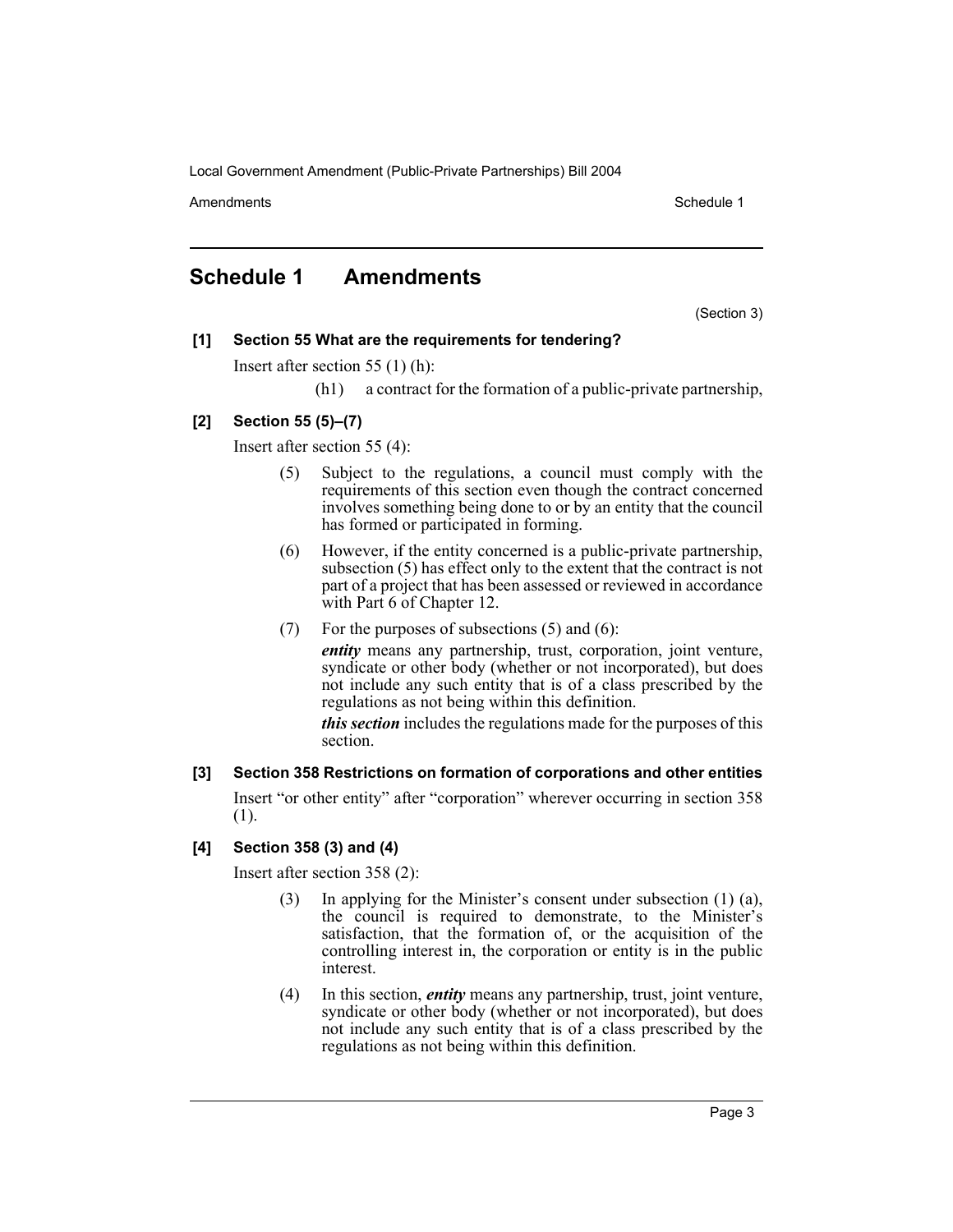Schedule 1 Amendments

#### **[5] Chapter 12, Part 6**

Insert after Part 5:

# **Part 6 Public-private partnerships**

#### **Division 1 Preliminary**

# **400B Definitions**

- (1) In this Act, a reference to a *public-private partnership* is a reference to an entity formed under an arrangement between a council and a private person for the purposes of:
	- (a) providing public infrastructure or facilities (being infrastructure or facilities in respect of which the council retains a beneficial interest under the arrangement), or
	- (b) delivering services in accordance with the arrangement,

or both, but does not include a reference to any such entity if it is of a class that has been excluded from the operation of this Part by the regulations.

(2) In this Part:

*arrangement* includes a contract or understanding.

*entity* means any partnership, trust, corporation, joint venture, syndicate or other body (whether or not incorporated).

*PPP guidelines* means the guidelines in force from time to time under section 400C.

*private person* means any person other than:

- (a) the Government (including the State, the Crown and a Minister of the Crown), or
- (b) a public or local authority (including a council or a State owned corporation), or
- (c) a public sector employee or other person or body acting in an official capacity on behalf of the Government or a public or local authority.

*relevant council*, in relation to public-private partnership or proposed public-private partnership, means the council that has formed, or is proposing to form, the partnership.

#### *significant project* means:

(a) any project with an estimated total cost of more than \$50 million or such other amount as may be prescribed by the regulations, or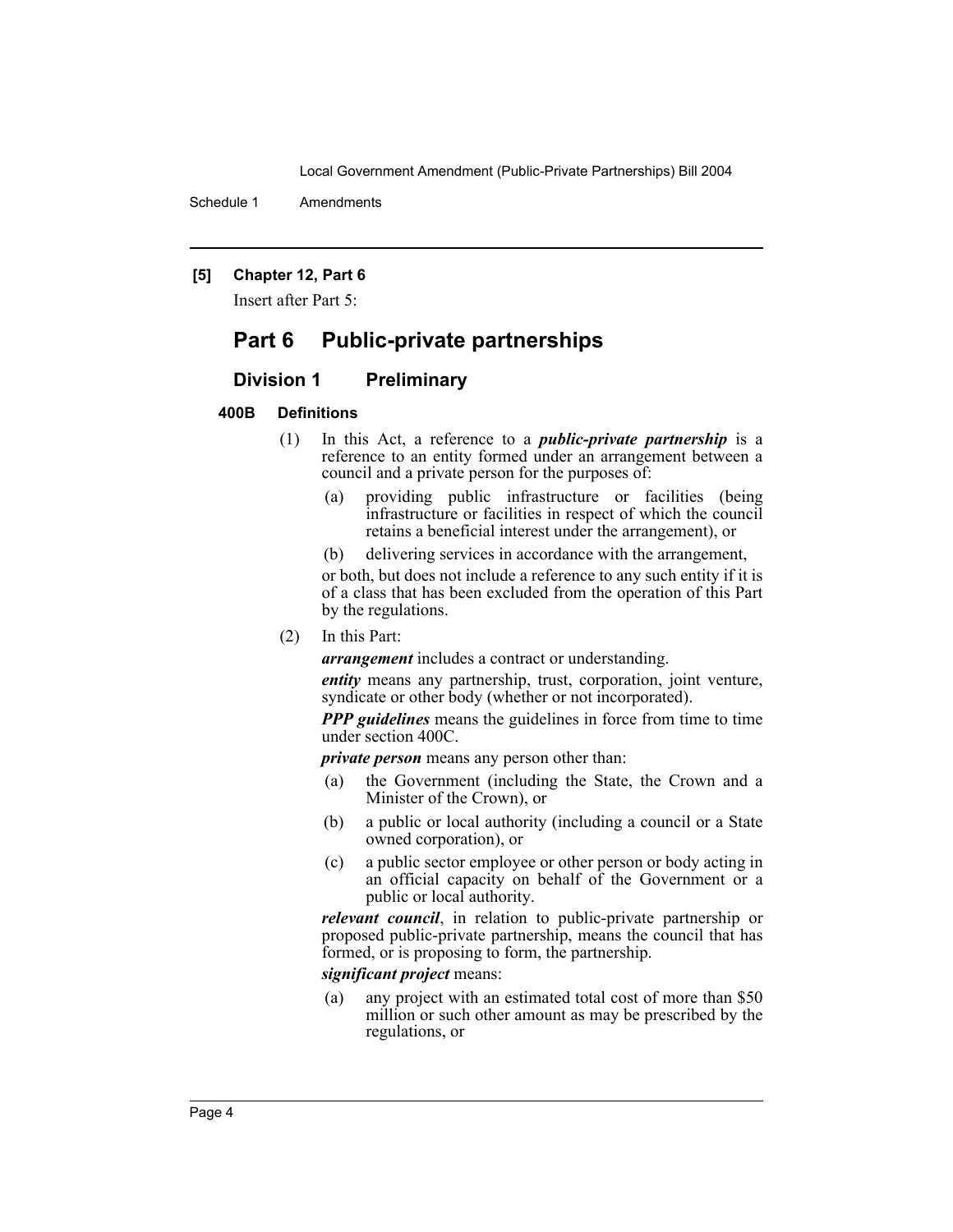Amendments **Schedule 1** and the set of the set of the set of the set of the set of the set of the set of the set of the set of the set of the set of the set of the set of the set of the set of the set of the set of the set

- (b) any project in respect of which the relevant council's financial contribution, or its equity position, amounts to 25% or more of the council's annual revenue that is lawfully available for spending on facilities or services of the kind to which the project relates.
- (3) In determining a relevant council's financial contribution or equity position in relation to a project for the purposes of this Part, all elements of the project that the council provides are to be taken into account, including land value, the provision of non-monetary goods and services and any costs associated with the council's contractual liability in the event of the council incurring a loss under the project.
- (4) For the purposes of this Part, a project under a public-private partnership that is carried out in stages is to be treated as a single project. The PPP guidelines may also specify other circumstances in which related projects carried out under a public-private partnership are to be treated as a single project for the purposes of this Part.

#### **400C Guidelines to be followed by councils in relation to public-private partnerships**

- (1) The Director-General may from time to time issue guidelines requiring specified procedures and processes to be followed by councils in relation to the formation of, and the carrying out of projects under, public-private partnerships.
- (2) Without limitation, the PPP guidelines may contain provisions requiring:
	- (a) feasibility and risk assessment, and
	- (b) the identification of appropriate governance and administrative arrangements (including appropriate management structures and auditing requirements), and
	- (c) the undertaking of on-going risk management measures, and
	- (d) due diligence in the carrying out of projects under public-private partnerships.

# **400D Ancillary provisions relating to PPP guidelines**

- (1) The PPP guidelines are to be made available to councils in such manner as the Director-General thinks appropriate.
- (2) The Director-General may from time to time amend or replace the PPP guidelines.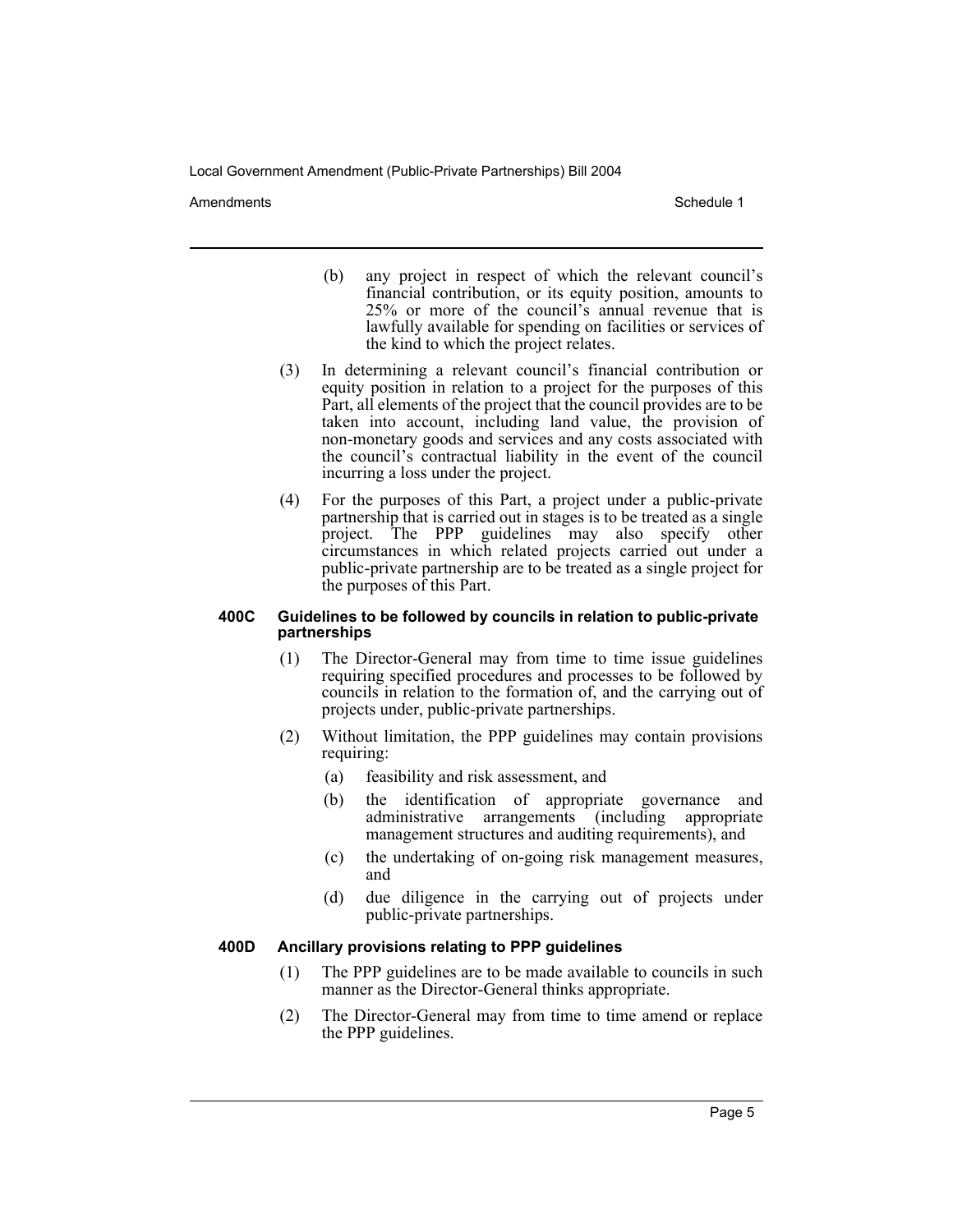Schedule 1 Amendments

# **Division 2 Restrictions relating to public-private partnerships**

#### **400E General requirements**

- (1) A council must not:
	- (a) form a public-private partnership, or
	- (b) carry out any project under a public-private partnership, except in accordance with this Part.
- (2) Without limiting subsection (1), a council is required to comply with the PPP guidelines at all times while carrying out a project under a public-private partnership.

#### **400F Council to provide assessment of PPP project to Director-General**

- (1) A council must not form a public-private partnership unless the council has provided the Director-General with an assessment of the project to be carried out under the partnership.
- (2) In providing such an assessment, the general manager of the council is required to certify that it has been prepared in accordance with the PPP guidelines.
- (3) If:
	- (a) the project to be carried out under the public-private partnership is a significant project, or
	- (b) the Director-General is of the opinion, having regard to the criteria specified in the PPP guidelines, that the project has a high risk,

the Director-General is to advise the council that the project is required to be referred to the Project Review Committee for review.

- (4) If the Director-General advises the council that the project is not required to be referred to the Project Review Committee, the council is entitled:
	- (a) subject to obtaining the Minister's consent under section 358 (1) (a), to proceed with the formation of the public-private partnership, and
	- (b) subject to this Division, to carry out the project that is the subject of the assessment.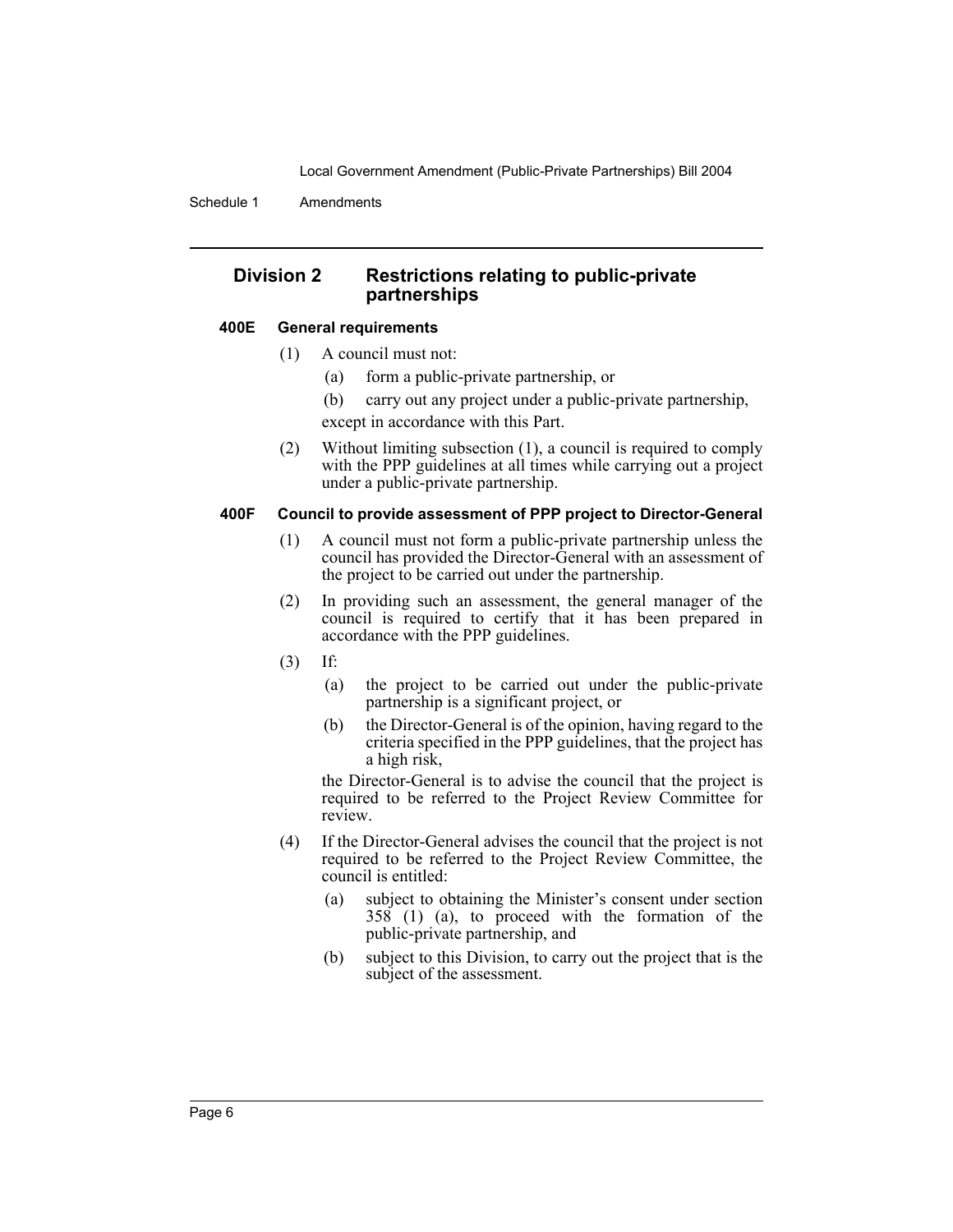Amendments **Schedule 1** and the set of the set of the set of the set of the set of the set of the set of the set of the set of the set of the set of the set of the set of the set of the set of the set of the set of the set

#### **400G Minister may require PPP project to be referred to Project Review Committee**

- (1) The Minister may, on such grounds as the Minister thinks fit, direct a council to refer any project that is to be carried out, or is being carried out, under a public-private partnership to the Project Review Committee for review.
- (2) Any such direction:
	- (a) may be given at any stage in the process of forming the public-private partnership or in the carrying out of the project under the partnership, and
	- (b) must be complied with by the council.

#### **400H Director-General may require council to provide assessment of varied PPP project**

- (1) If the Director-General is of the opinion that a project that is to be carried out, or is being carried out, under a public-private partnership has been, or is proposed to be, varied in a significant manner, the Director-General may require the relevant council to provide the Director-General with an assessment of the project as varied or proposed to be varied. Section 400F (2) applies in relation to any such assessment.
- (2) If the Director-General is of the opinion that the project has or will become:
	- (a) a significant project, or
	- (b) a high risk project (having regard to the criteria specified in the PPP guidelines),

the Director-General is to advise the council that the project is required to be referred to the Project Review Committee for review.

(3) The relevant council must comply with a direction under subsection  $(1)$ .

# **400I Review of PPP project by Project Review Committee**

- (1) If a project is required or directed to be referred to the Project Review Committee for review, the relevant council must not form a public-private partnership to carry out the project, or proceed with the carrying out of the project under a public-private partnership, unless:
	- (a) the relevant council has provided the Project Review Committee with an assessment of the project in accordance with the PPP guidelines, and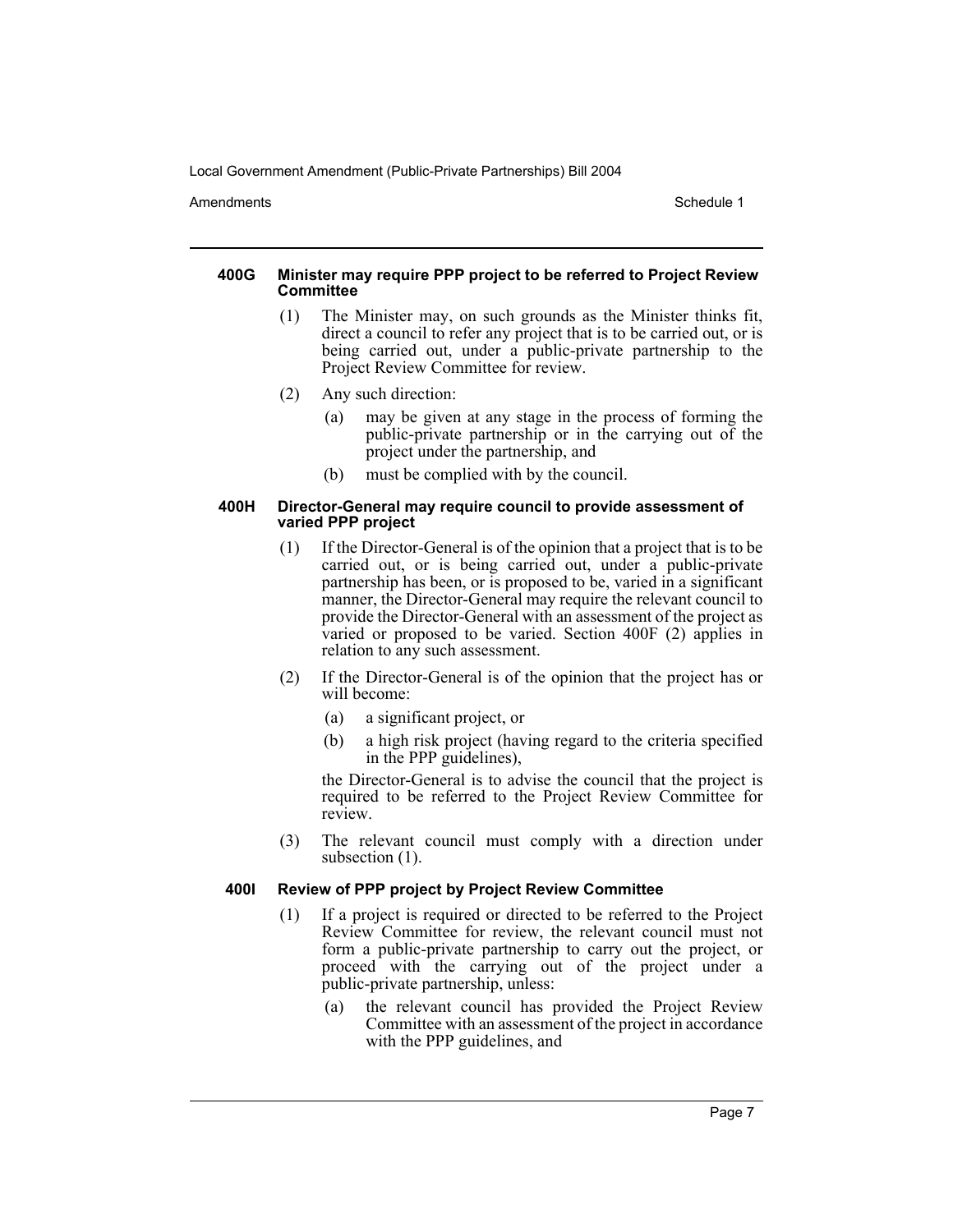#### Schedule 1 Amendments

- (b) the Project Review Committee has reviewed the project and is satisfied that the requirements of the PPP guidelines have been complied with in relation to the project.
- (2) The relevant council has the responsibility of demonstrating to the Project Review Committee, in conducting its review of the project, that the requirements of the PPP guidelines have been complied with in relation to the project.
- (3) If the Project Review Committee advises the council that the Committee is satisfied that the requirements of the PPP guidelines have been complied with in relation to the project, the council is entitled:
	- (a) to proceed with the formation of the public-private partnership (if it has not already been formed), or
	- (b) subject to this Division, to proceed with the carrying out of the project.
- (4) The Project Review Committee's decision as to whether or not the relevant council has complied with the requirements of the PPP guidelines in relation to a project is final and cannot be reviewed by any court or tribunal.

# **Division 3 Local Government Project Review Committee**

#### **400J Establishment and constitution of Project Review Committee**

- (1) A Local Government Project Review Committee is established.
- (2) The Project Review Committee is to consist of the following members:
	- (a) the Director-General (or an officer of the Department nominated by the Director-General) who is to be the chairperson of the Committee,
	- (b) the Secretary of the Treasury (or an officer of the Treasury nominated by the Secretary),
	- (c) the Director-General of the Premier's Department (or an officer of the Premier's Department nominated by that Director-General),
	- (d) the Director-General of the Cabinet Office (or an officer of the Cabinet Office nominated by that Director-General),
	- (e) the Director-General of the Department of Infrastructure, Planning and Natural Resources (or an officer of that Department nominated by the Director-General of that Department),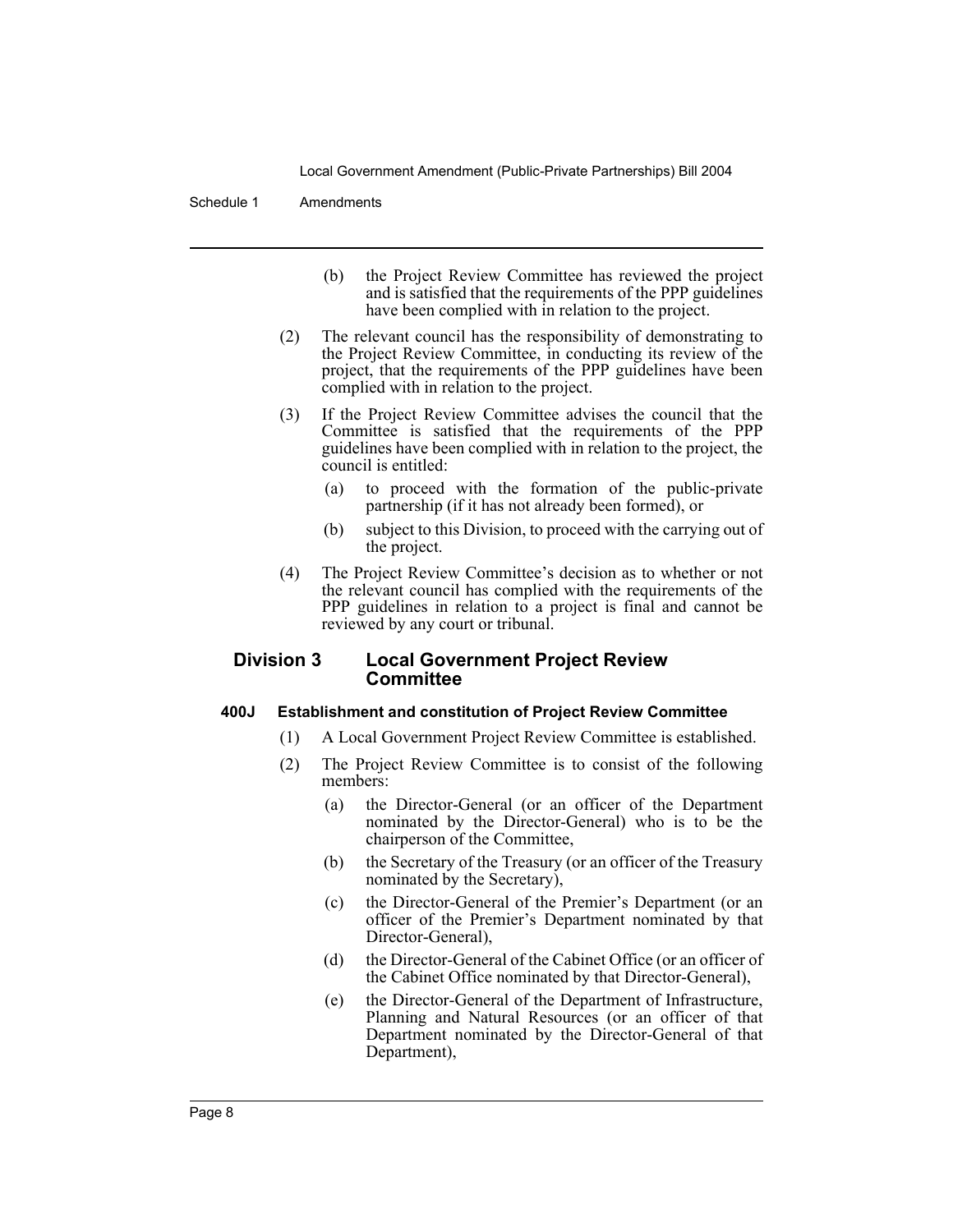Amendments **Schedule 1** and the set of the set of the set of the set of the set of the set of the set of the set of the set of the set of the set of the set of the set of the set of the set of the set of the set of the set

- (f) such other persons as may be appointed by the Director-General for the purposes of enabling the Project Review Committee to exercise its functions.
- (3) The appointment by the Director-General of persons as members of the Project Review Committee under subsection (2) (f) is to be made on the basis of the nature, or subject-matter, of the project that is before the Committee for review. In doing so, the Director-General is to ensure that any person appointed as a member has the relevant expertise to enable the Committee to properly exercise its functions in relation to the project concerned.
- (4) Without limiting subsection (3), the Director-General may appoint persons from the private sector as members of the Project Review Committee.
- (5) The Project Review Committee has such functions as are conferred or imposed on it by or under this or any other Act.
- (6) Schedule 3 has effect with respect to the members and procedure of the Project Review Committee.

# **Division 4 Miscellaneous provisions**

# **400K Compensation not payable**

- (1) Compensation is not payable by or on behalf of the State arising directly or indirectly from any of the following matters occurring before or after the commencement of this Part:
	- (a) the enactment of the *Local Government Amendment (Public-Private Partnerships) Act 2004* or the operation of this Part,
	- (b) the exercise by the Minister, an officer of the Department or a member of the Project Review Committee of any function under this Part (including any failure or delay in exercising any such function),
	- (c) any statement or conduct in connection with public-private partnerships or this Part.
- (2) Compensation is not payable by a council to any private person as a consequence of the council being prevented, by the operation of this Part, from forming a public-private partnership or from carrying out a project under a public-private partnership.
- (3) However, subsection (2) does not apply in relation to a council if the public-private partnership concerned is a partnership referred to in section  $400N(2)$ .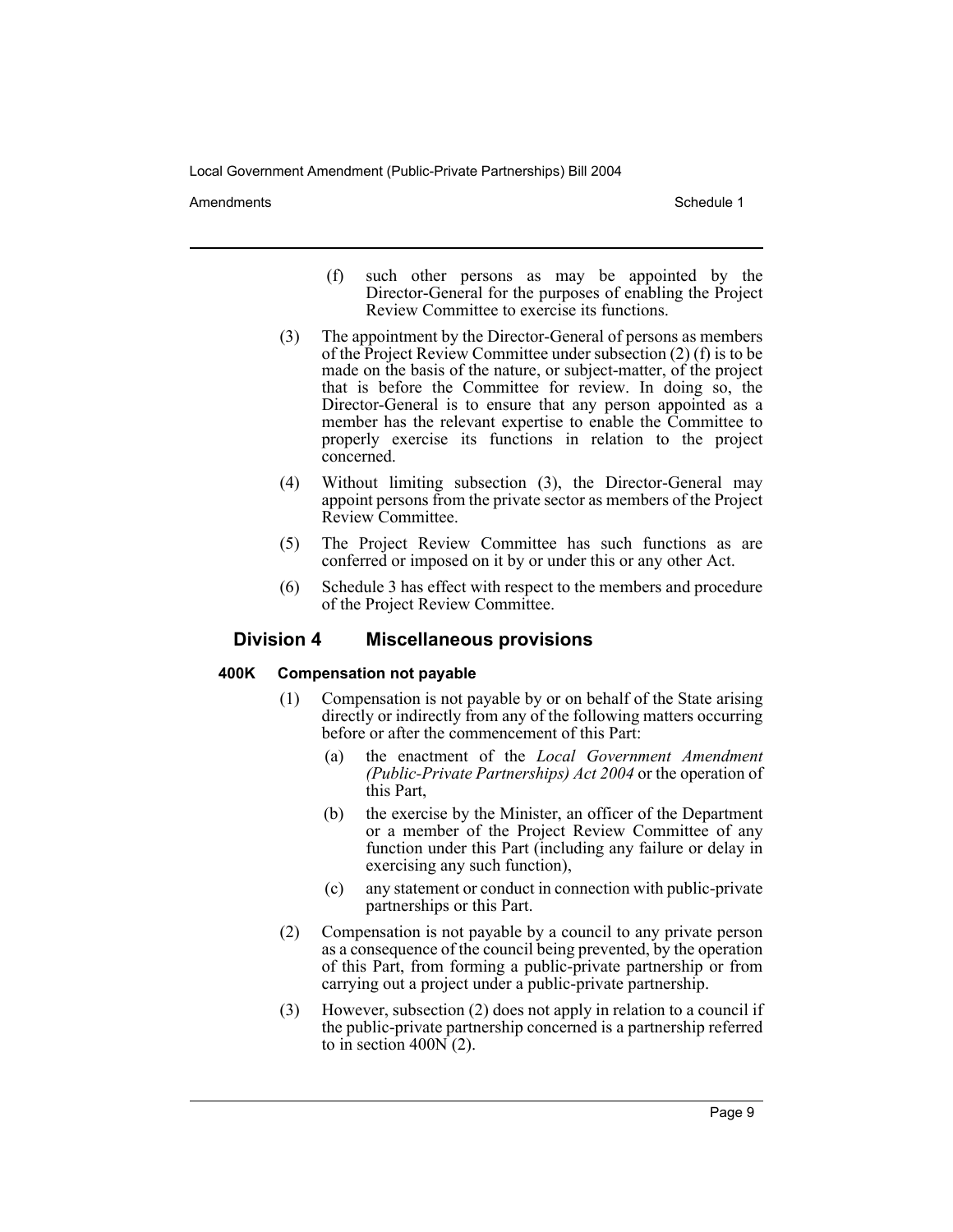#### Schedule 1 Amendments

(4) In this section:

*compensation* includes damages or any other form of monetary compensation.

*conduct* includes any act or omission, whether unconscionable, misleading, deceptive or otherwise.

*statement* includes a representation of any kind, whether made verbally or in writing and whether negligent, false or misleading or otherwise.

*the State* means the Crown within the meaning of the *Crown Proceedings Act 1988*, and includes an officer, employee or agent of the Crown or any member of the Project Review Committee.

# **400L Decision by council to form public-private partnership**

Any decision by a council in relation to the formation of a public-private partnership may only be made by resolution of the council.

**Note.** Section 377 (1) provides that any function expressly required to be exercised by resolution of the council cannot be delegated.

#### **400M No contracting out**

This Part applies regardless of the terms of any arrangement between a council and a private person.

# **400N Application of Part**

- (1) This Part does not apply to any public-private partnership that a council resolved, before 28 June 2004, to form under an arrangement with a private person, even though the arrangement was entered into after that date.
- (2) However, if a council resolved, on or after 28 June 2004 but before the commencement of this Part, to form a public-private partnership with a private person, this Part applies to and in respect of the partnership (regardless of whether the arrangement for the formation of the partnership was entered into before that commencement).

# **[6] Section 428 Annual reports**

Insert "(including public-private partnerships)" after "joint ventures" in section 428 (2) (q).

# **[7] Section 625 How may councils invest?**

Insert "or an entity within the meaning of that section" after "corporation" in section 625 (4).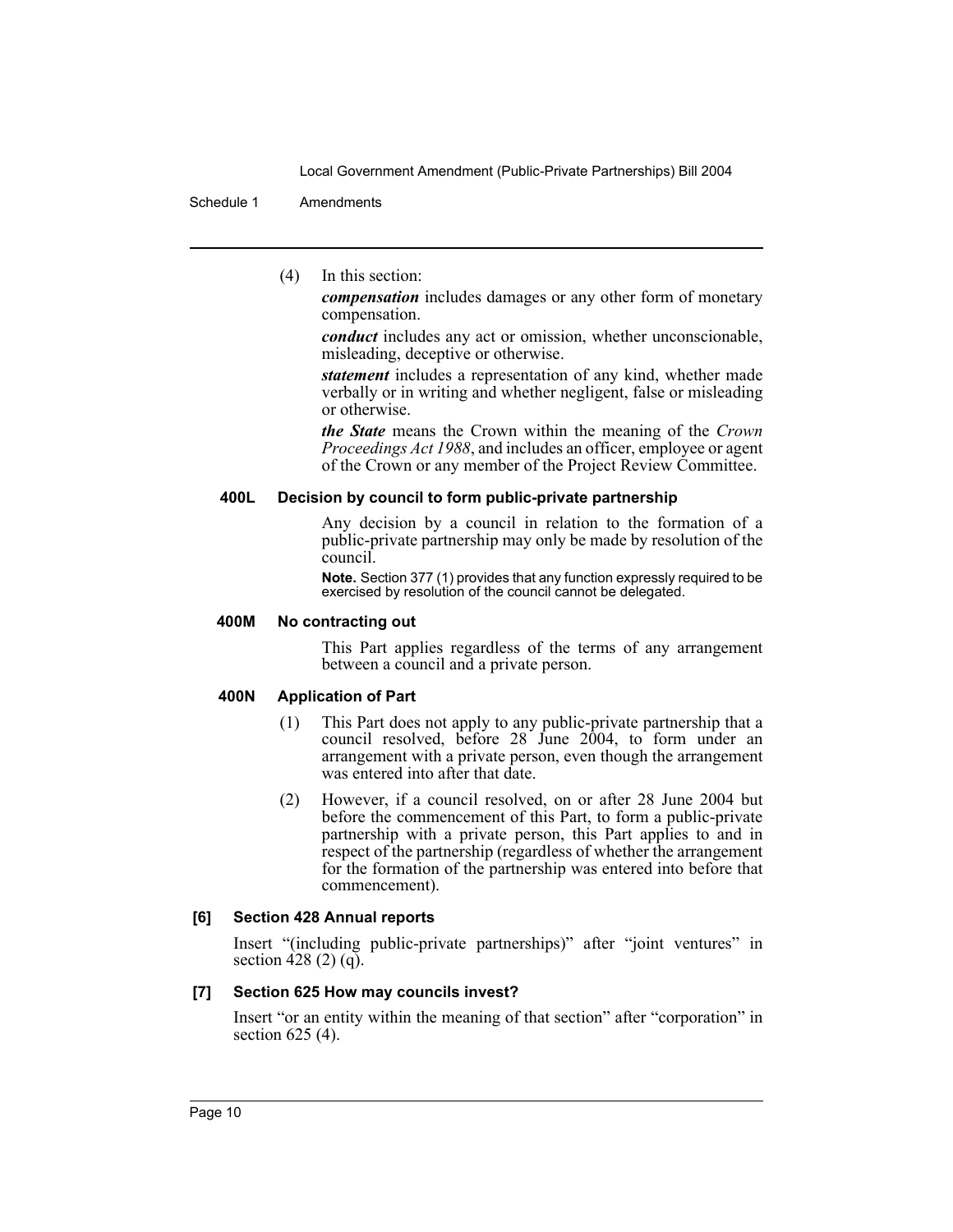Amendments **Schedule 1** and the set of the set of the set of the set of the set of the set of the set of the set of the set of the set of the set of the set of the set of the set of the set of the set of the set of the set

# **[8] Schedule 3**

Insert after Schedule 2:

# **Schedule 3 Provisions relating to members and procedure of Project Review Committee**

(Section 400J (6))

# **1 Definitions**

In this Schedule:

*appointed member* means a person who is appointed by the Director-General under section 400J (2) (f) as a member of the Project Review Committee.

*Chairperson* means the Chairperson of the Project Review Committee.

*member* means any member of the Project Review Committee.

### **2 Terms of office of appointed members**

Subject to this Schedule, an appointed member holds office for such period as is specified in the member's instrument of appointment.

#### **3 Part-time appointments**

Appointed members hold office as part-time members.

# **4 Remuneration**

An appointed member is entitled to be paid such remuneration (including travelling and subsistence allowances) as the Minister may from time to time determine in respect of the member.

#### **5 Removal of appointed members**

- (1) The Director-General may remove an appointed member from office at any time.
- (2) A person is not entitled to any compensation if the person is removed from office under subclause (1).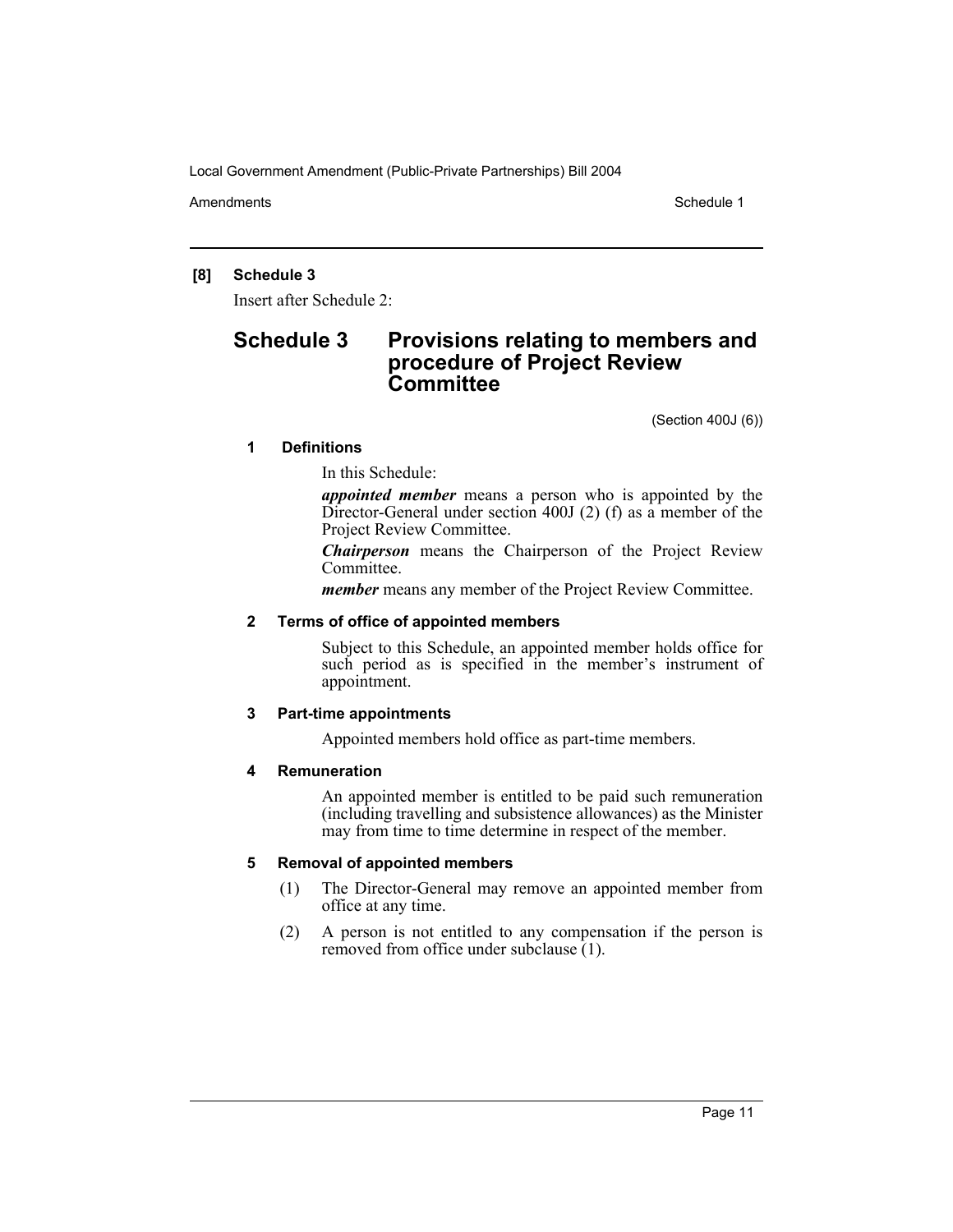Schedule 1 Amendments

# **6 Disclosure of pecuniary interests**

- (1) If:
	- (a) a member has a direct or indirect pecuniary interest in a matter being considered or about to be considered at a meeting of the Project Review Committee, and
	- (b) the interest appears to raise a conflict with the proper performance of the member's duties in relation to the consideration of the matter,

the member must, as soon as possible after the relevant facts have come to the member's knowledge, disclose the nature of the interest at a meeting of the Committee.

- (2) A disclosure by a member at a meeting of the Project Review Committee that the member:
	- (a) is a member, or is in the employment, of a specified company or other body, or
	- (b) is a partner, or is in the employment, of a specified person, or
	- (c) has some other specified interest relating to a specified company or other body or to a specified person,

is a sufficient disclosure of the nature of the interest in any matter relating to that company or other body or to that person which may arise after the date of the disclosure and which is required to be disclosed under subclause (1).

- (3) Particulars of any disclosure made under this clause must be recorded by the Project Review Committee in a book kept for the purpose and that book must be open at all reasonable hours to inspection by any person on payment of the fee determined by the Director-General.
- (4) After a member has disclosed the nature of an interest in any matter, the member must not, unless the Minister or the Project Review Committee otherwise determines:
	- (a) be present during any deliberation of the Project Review Committee with respect to the matter, or
	- (b) take part in any decision of the Committee with respect to the matter.
- (5) For the purposes of the making of a determination by the Project Review Committee under subclause (4), a member who has a direct or indirect pecuniary interest in a matter to which the disclosure relates must not: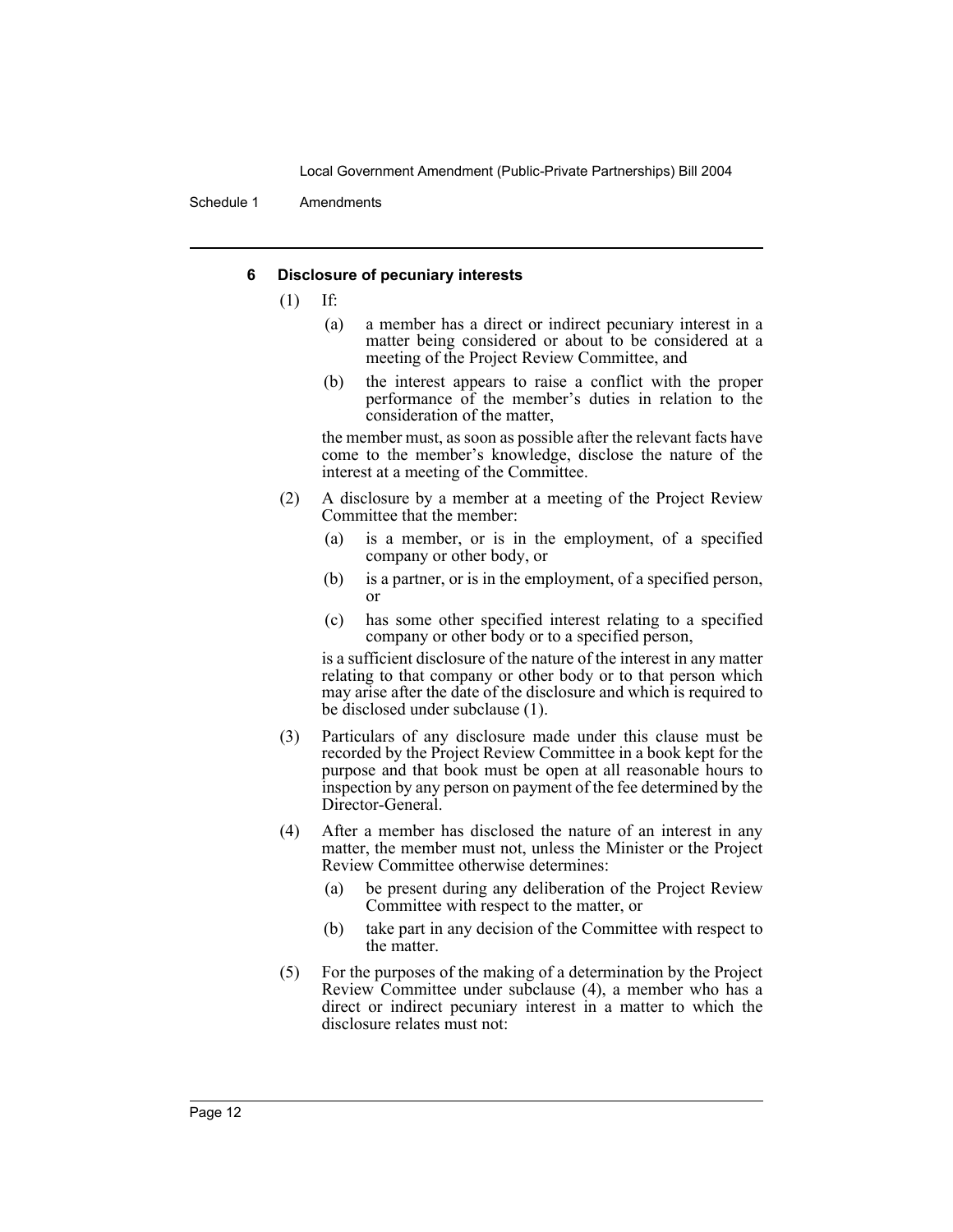Amendments **Schedule 1** and the set of the set of the set of the set of the set of the set of the set of the set of the set of the set of the set of the set of the set of the set of the set of the set of the set of the set

- (a) be present during any deliberation of the Committee for the purpose of making the determination, or
- (b) take part in the making by the Committee of the determination.
- (6) A contravention of this clause does not invalidate any decision of the Project Review Committee.

#### **7 Effect of certain other Acts**

- (1) Chapter 2 of the *Public Sector Employment and Management Act 2002* does not apply to or in respect of the appointment of an appointed member.
- (2) If by or under any Act provision is made:
	- (a) requiring a person who is the holder of a specified office to devote the whole of his or her time to the duties of that office, or
	- (b) prohibiting the person from engaging in employment outside the duties of that office,

the provision does not operate to disqualify the person from holding that office and also the office of an appointed member or from accepting and retaining any remuneration payable to the person under this Act as a member.

#### **8 Personal liability**

A matter or thing done or omitted to be done by the Project Review Committee, a member of the Project Review Committee or a person acting under the direction of the Project Review Committee does not, if the matter or thing was done or omitted to be done in good faith for the purpose of executing this or any other Act, subject a member or a person so acting personally to any action, liability, claim or demand.

# **9 General procedure**

The procedure for the calling of meetings of the Project Review Committee and for the conduct of business at those meetings is, subject to this Act and the regulations, to be as determined by the Chairperson.

#### **10 Quorum**

The quorum for a meeting of the Project Review Committee is a majority of its members for the time being.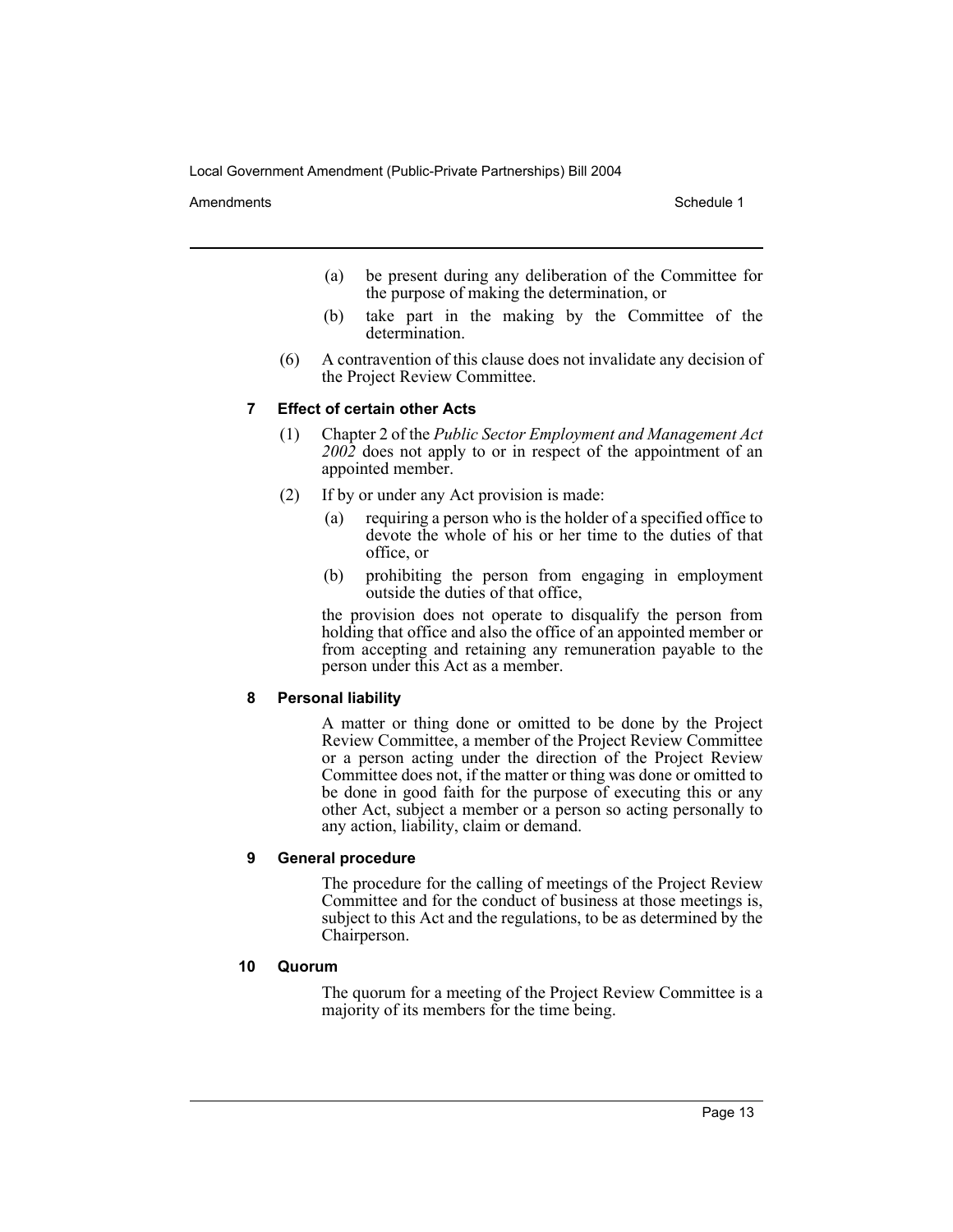Schedule 1 Amendments

# **11 Presiding member**

- (1) The Chairperson (or, in the absence of the Chairperson, a person elected by the members of the Project Review Committee who are present at a meeting of the Committee) is to preside at a meeting of the Committee.
- (2) The presiding member has a deliberative vote and, in the event of an equality of votes, has a second or casting vote.

# **12 Voting**

A decision supported by a majority of the votes cast at a meeting of the Project Review Committee at which a quorum is present is the decision of the Committee.

# **13 Transaction of business outside meetings or by telephone**

- (1) The Project Review Committee may, if it thinks fit, transact any of its business by the circulation of papers among all the members of the Committee for the time being, and a resolution in writing approved in writing by a majority of those members is taken to be a decision of the Committee.
- (2) The Project Review Committee may, if it thinks fit, transact any of its business at a meeting at which members (or some members) participate by telephone, email, closed-circuit television or any other means, but only if any member who speaks on a matter before the meeting can be heard by the other members.
- (3) For the purposes of:
	- (a) the approval of a resolution under subclause (1), or
	- (b) a meeting held in accordance with subclause (2),

the Chairperson and each member have the same voting rights as they have at an ordinary meeting of the Project Review Committee.

- (4) A resolution approved under subclause (1) is, subject to the regulations, to be recorded in the minutes of the meetings of the Project Review Committee.
- (5) Papers may be circulated among the members for the purposes of subclause (1) by facsimile, email or other transmission of the information in the papers concerned.